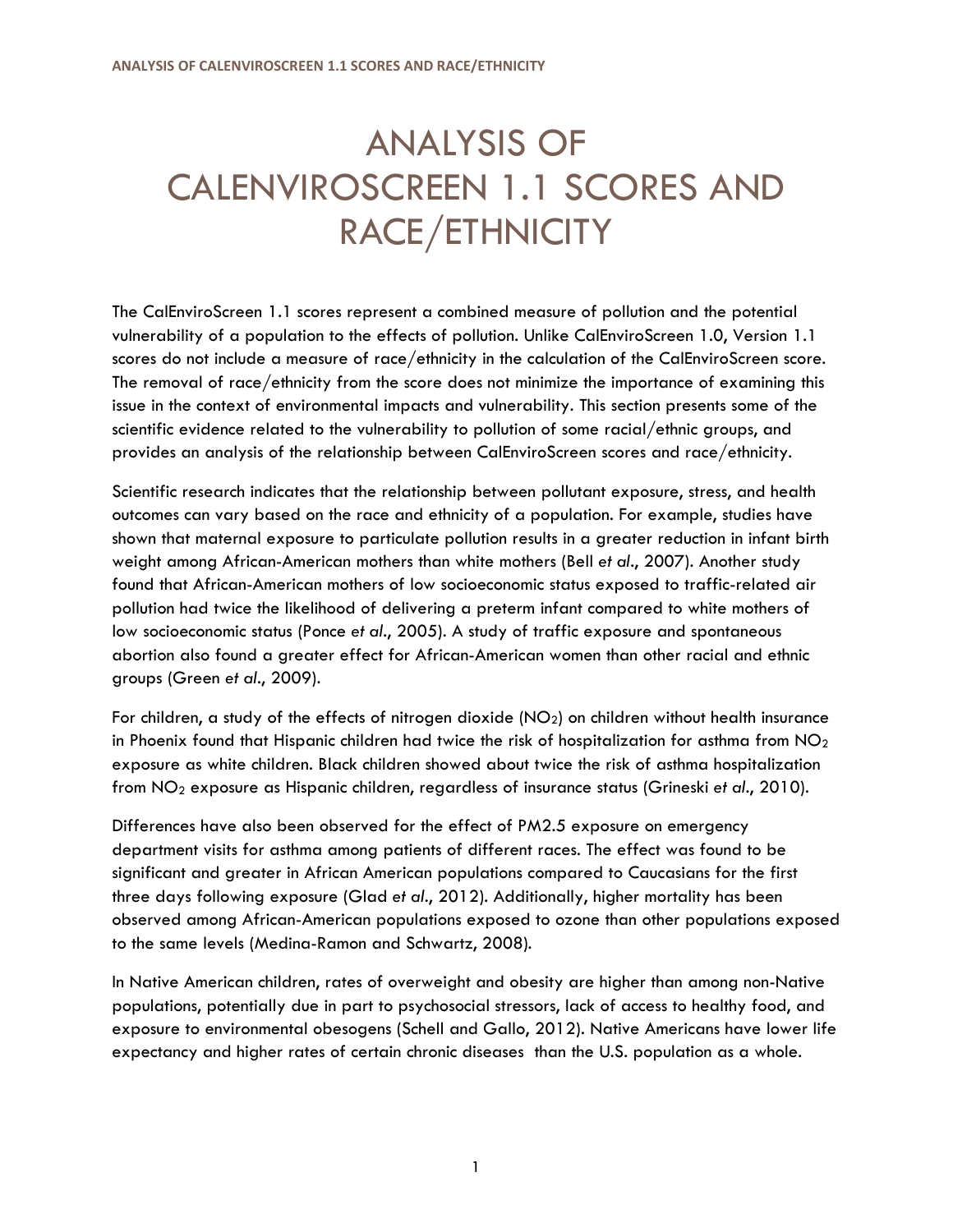The mechanisms by which differences in race or ethnicity may lead to differences in health status and response to pollutants are complex and are not well understood. Some studies have explored the relationship between the experience of racism as a form of chronic stress and human health (Paradies, 2006; Kwate *et al.*, 2003), while others have looked at racial discrimination as an aspect of socioeconomic disadvantage, along with residential crowding, noise, poor housing quality, reduced access to health care, and exposure to violence (Evans and Marcynyszyn, 2004; Geronimus, 1996; Mertz and Grumbach, 2001, Williams and Williams-Morris, 2000; Clark *et al.*, 1999). A study of the effect of blood lead level on blood pressure found that there are significant racial and ethnic disparities, with the strongest association occurring in African Americans with symptoms of depression (Hicken *et al.*, 2013). The authors suggest that this finding presents evidence for the role that social stressors play in determining vulnerability to the health impacts of environmental exposures.

We evaluated potential associations between race/ethnicity and CalEnviroScreen 1.1 scores using data from the 2010 decennial census. The U.S. Census Bureau questionnaire asked all census respondents to identify if they were of Hispanic, Latino or Spanish origin and in a separate question, their race. Datasets describing the number of individuals in different race and ethnicity categories are available for California at different geographic scales. The data are made available using the American FactFinder website [\(http://factfinder2.census.gov/](http://factfinder2.census.gov/)). Differences in racial and ethnic composition across California can be estimated using these data.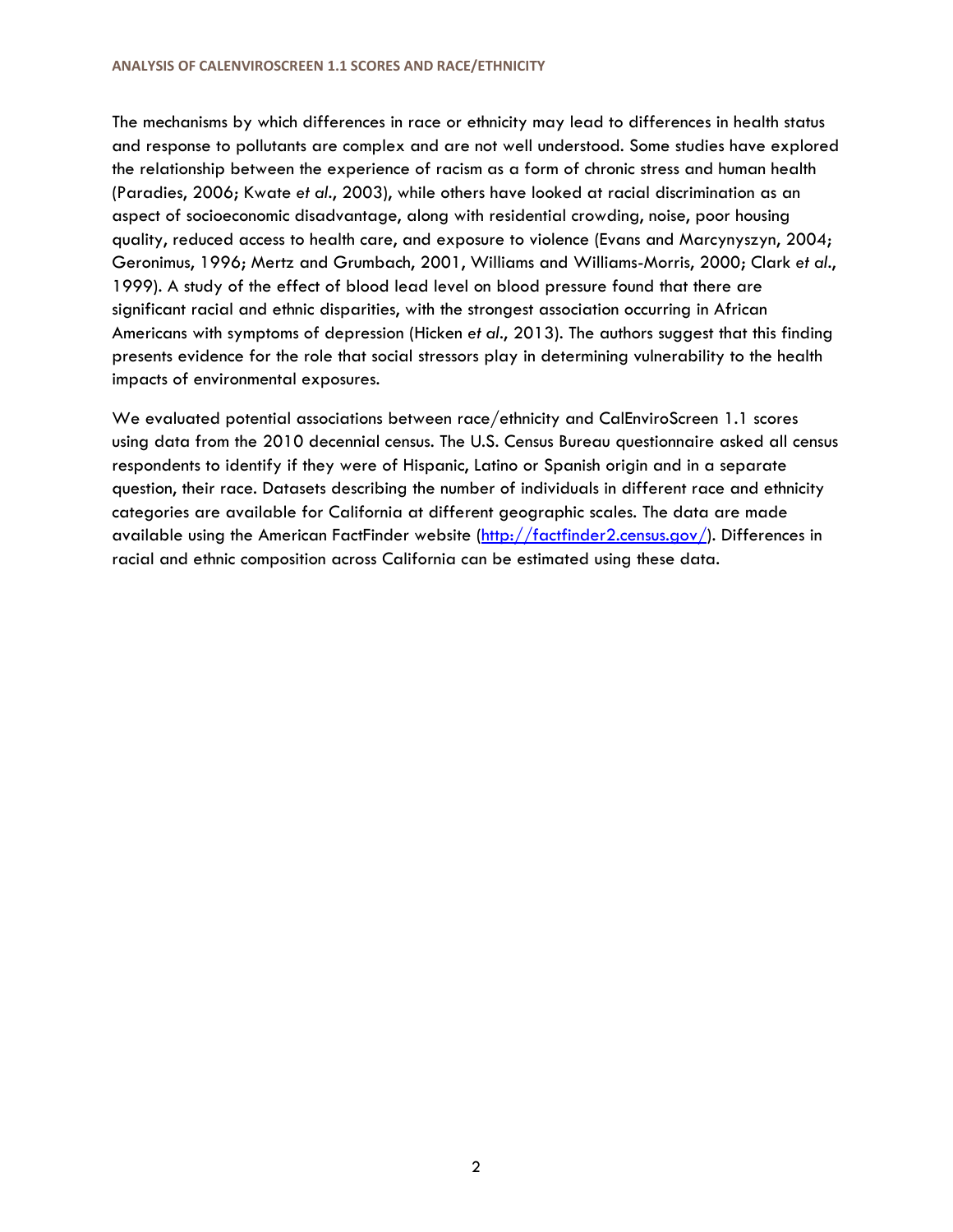## **ANALYSIS OF CALENVIROSCREEN 1.1 SCORES AND RACE/ETHNICITY**

Our analysis examined race/ethnicity using the following steps:

- · A dataset containing the number of people by race/ethnicity was downloaded by census ZIP codes for the State.
- · The non-white percentage of the population in each ZIP code was calculated as the total number of people identified as non-white or Hispanic/Latino in the ZIP code divided by the total population of the ZIP code.
- · ZIP codes were ordered by the percentage of the population that is non-white or Hispanic/ Latino). A percentile score for a ZIP code was determined by its place in the distribution of all ZIP codes.

The mapping results of the statewide analysis of race/ethnicity are shown below:

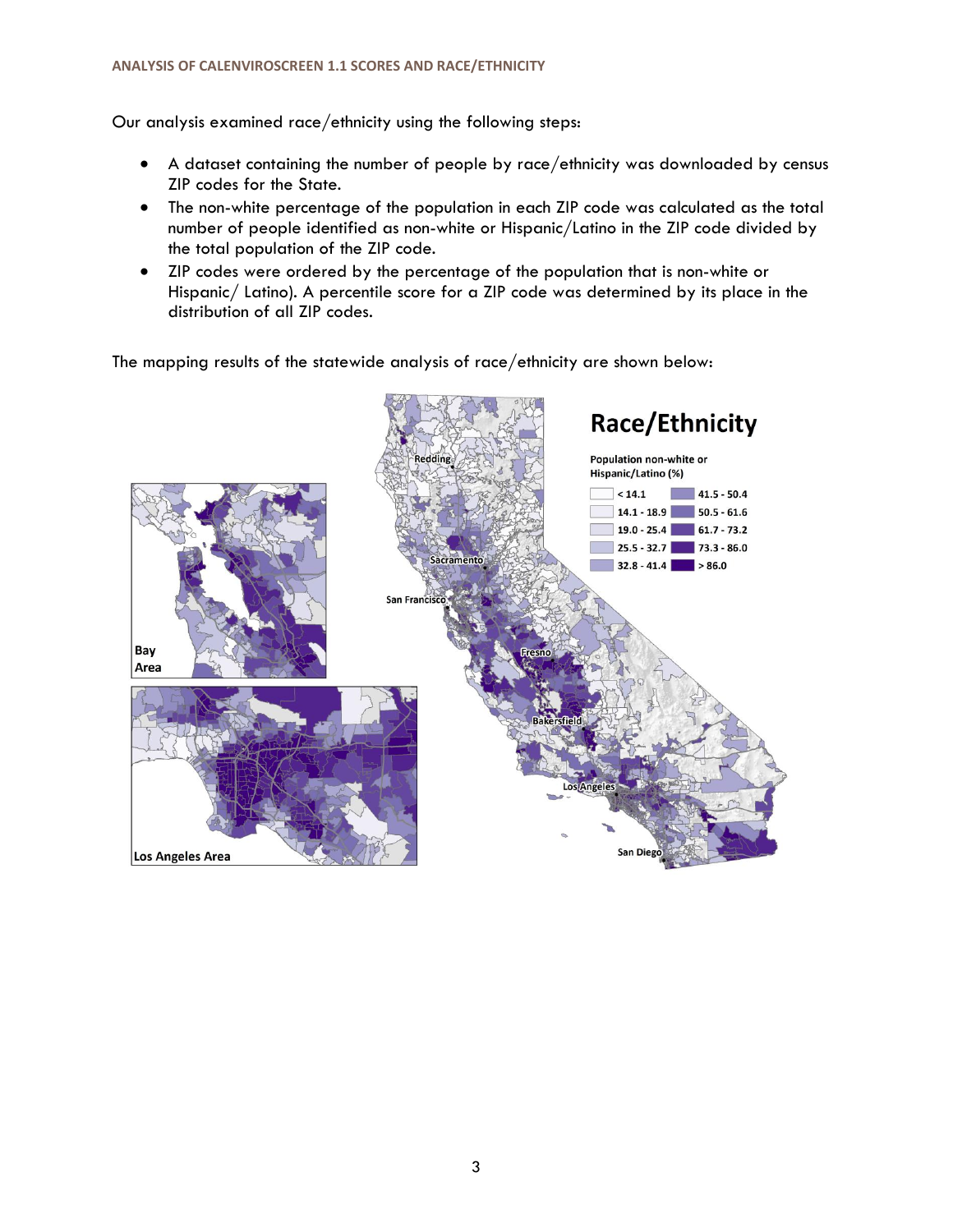The following chart shows the typical range of CalEnviroScreen 1.1 scores pertaining to Californians of different races and ethnicities. The dark horizontal lines in each box plot, and the numbers above them, indicate the median (average) CalEnviroScreen score for each racial or ethnic group. The shaded boxes correspond to the "Interquartile Range" (IQR), or the range of values between the 25<sup>th</sup> to 75<sup>th</sup> percentile. The dashed vertical lines coming off each box show extreme values experienced by the groups.



**CalEnviroScreen 1.1 Score by Racial/Ethnic Group**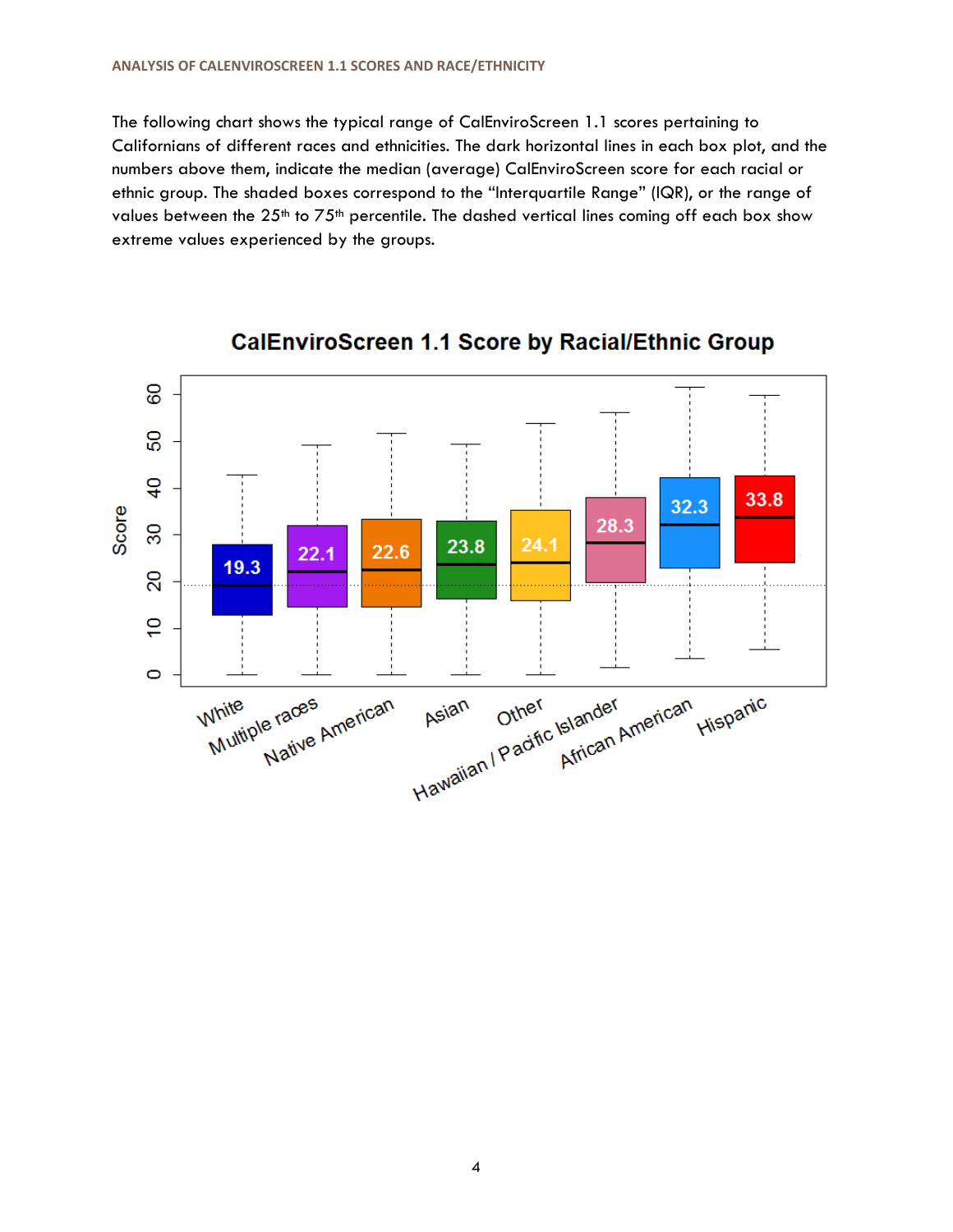The chart below examines how the racial/ethnic composition of ZIP codes varies by CalEnviroScreen scores. ZIP codes across the state were divided into ten categories with equal numbers of ZIP codes (deciles), sorted from highest (91-100 percentile) to lowest CalEnviroScreen scores (1-10 percentile). The overall racial/ethnic composition of the California population is represented by the first vertical bar on the left side of the chart. The second vertical bar represents the ten percent of ZIP codes with the highest CalEnviroScreen scores, the third vertical bar represents the ten percent of ZIP codes with the next highest CalEnviroScreen scores, and so on. The percent of the population of different races/ethnicities in each decile is shown in the column below each bar.

If all racial/ethnic groups were equal in terms of CalEnviroScreen score, the proportion of each group in each decile would be equal to its overall proportion in the California population. That is, an even distribution of pollution burden and population vulnerability across racial and ethnic groups would mean that all the bars would resemble the left-most bar in the chart. However it is clear from the chart that this in not the case, implying that pollution burden and population vulnerability are not distributed evenly across different racial/ethnic groups.



\* The "91-100%" column shows the population composition of the ZIP codes with the highest CalEnviroScreen 1.1 scores. The 1-10% column represents those ZIP codes in the lowest scores.